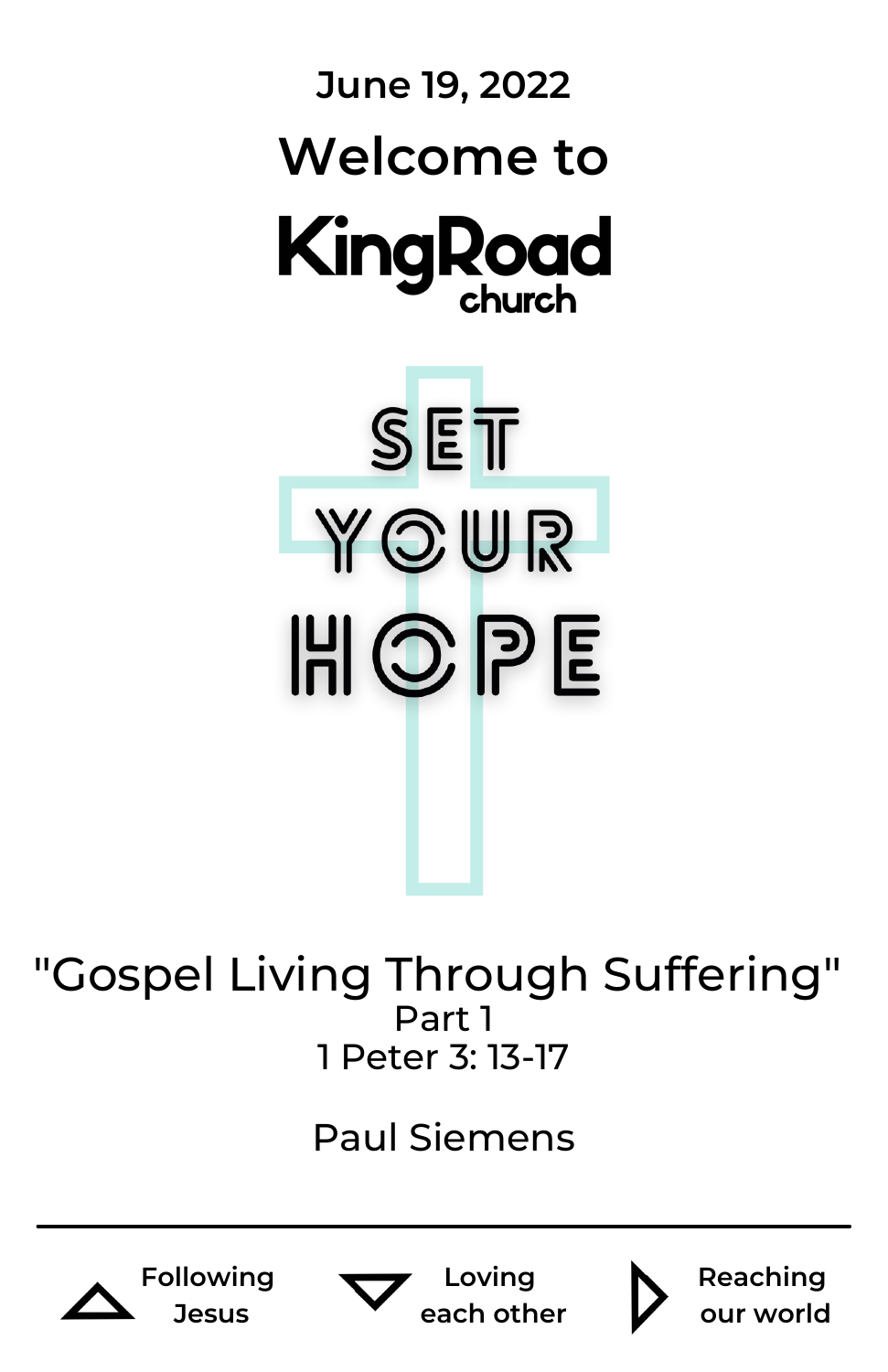## **Church Family Announcements**

1. You are invited to stay after the services this Sunday, June 19th and enjoy coffee and a treat in honor of Father's Day.

2. What is this "Tastes of the World" potluck?!? We heard your questions, so here are the answers:

- Think of a dish that best represents your family and where the recipe originated, ie, Poland, India, Paraguay, etc.
- Visit kingroad.ca/events and RSVP that you are coming and what dish you plan to bring and share.
- Sunday, July 3rd, before the service, bring your dish to the kitchen so that we can organize the food and keep it cold/hot.
- After the Combined Service, come to the gym, explore the tables representing the different countries, and enjoy the food!

3. Our AGM books are ready! Please be sure to either pick up a paper copy from the info desk today or visit kingroad.ca/events for a pdf version. We also sent it out in this week's Thursday send out. If you would like to receive our weekly updates you can sign up at the bottom of our homepage: kingroad.ca.

4. New here? We'd love to get to know you! Please fill out a Connect Card and bring it to our info desk. A few other items for you to know:

- We have a weekly email that goes out on Thursdays. You can sign up to receive these by emailing office@kingroad.ca.
- Our live services can be accessed on the radio @91.9.

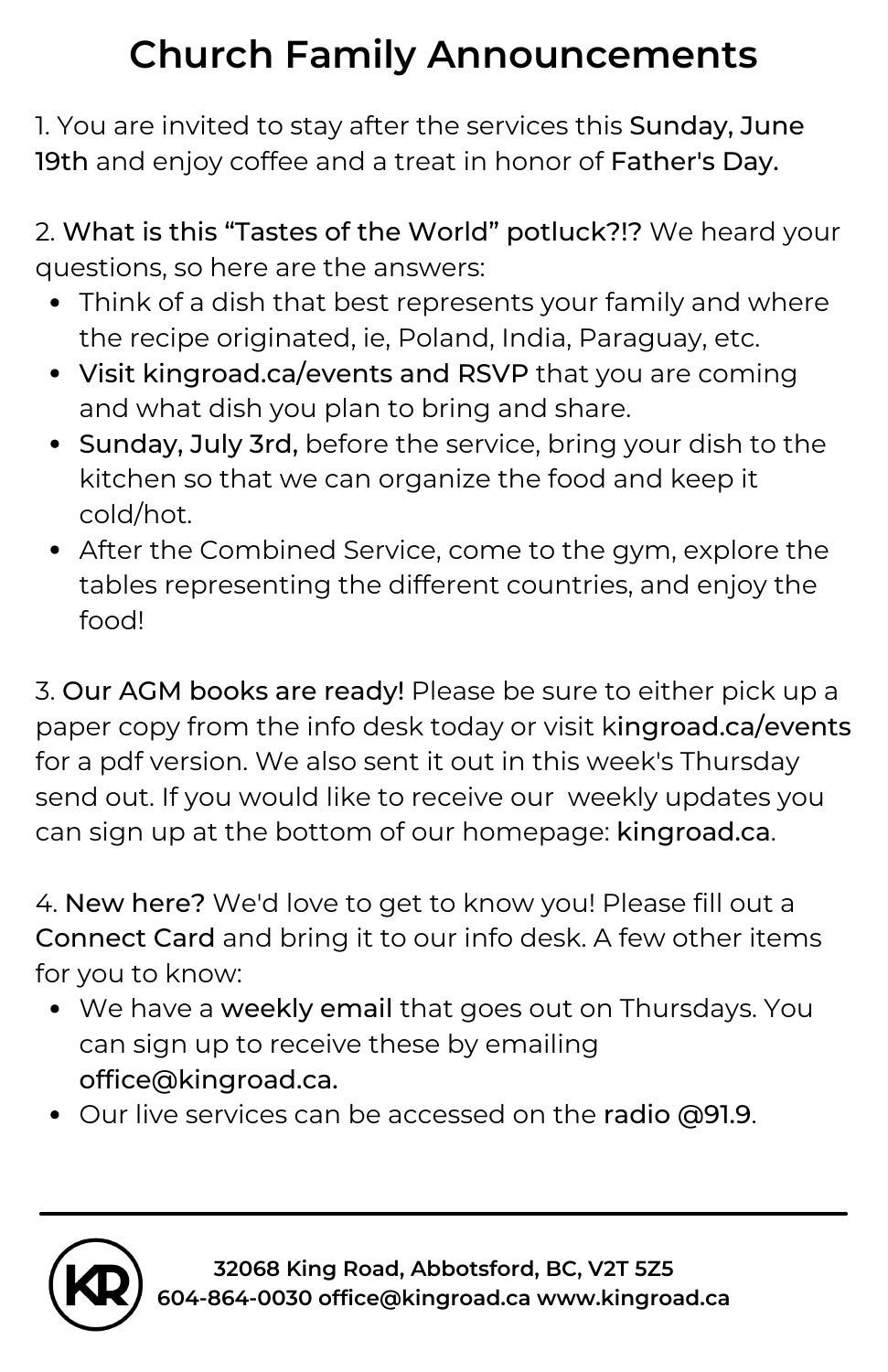## **Pray for/Bitte Bete Für**

#### Members Living in Care:

Menno Home East: Harold Penner

Menno Hospital: Gredel Krahn

Menno Terrace East: Siegbert Zukowski, Martha Born, Edward Fast, Elizabeth Klassen

Menno Terrace West: Franz & Neta Wiens

Tabor Home: Valentine Klassen, Mary Schroeder, Walter Schroeder, Olga Wiens

Tabor Manor: Herta Friesen

Tabor Court: Johanna Bittner, Lilly Boschmann, Sieghard Hildebrandt, Berta Klassen, Betty Klassen, Erika Klassen, Lydia Klassen, Erna Kliewer, Abe Konrad, Lydia Kreisz, Susa Neufeld, Katie Quiring, Maria Quiring, Helene Schroeder, Tina Walde

Normanna Rest Home: Mary Zacharias

Trillium at Bevan Lodge: Annie Dueck

Larosa Gardens: Louise Rempel

Primerose Gardens: Peter Isaak.

Skyline: Regina Boschmann

#### At Home:

Alfred Unruh, Rudy Friesen (surgery), Carlos Tschirsch, Henry Block, Elisabeth Penner

#### In Hospital:

Agnes Ott, Betty Klassen (Laurel Place in Surrey, visitors welcome)

### Missionaries of the week:

Friendship Centre

#### Unreached People Group this month:

Kuyu People, Madang Province, PNG for more info: kingroad.ca/missions